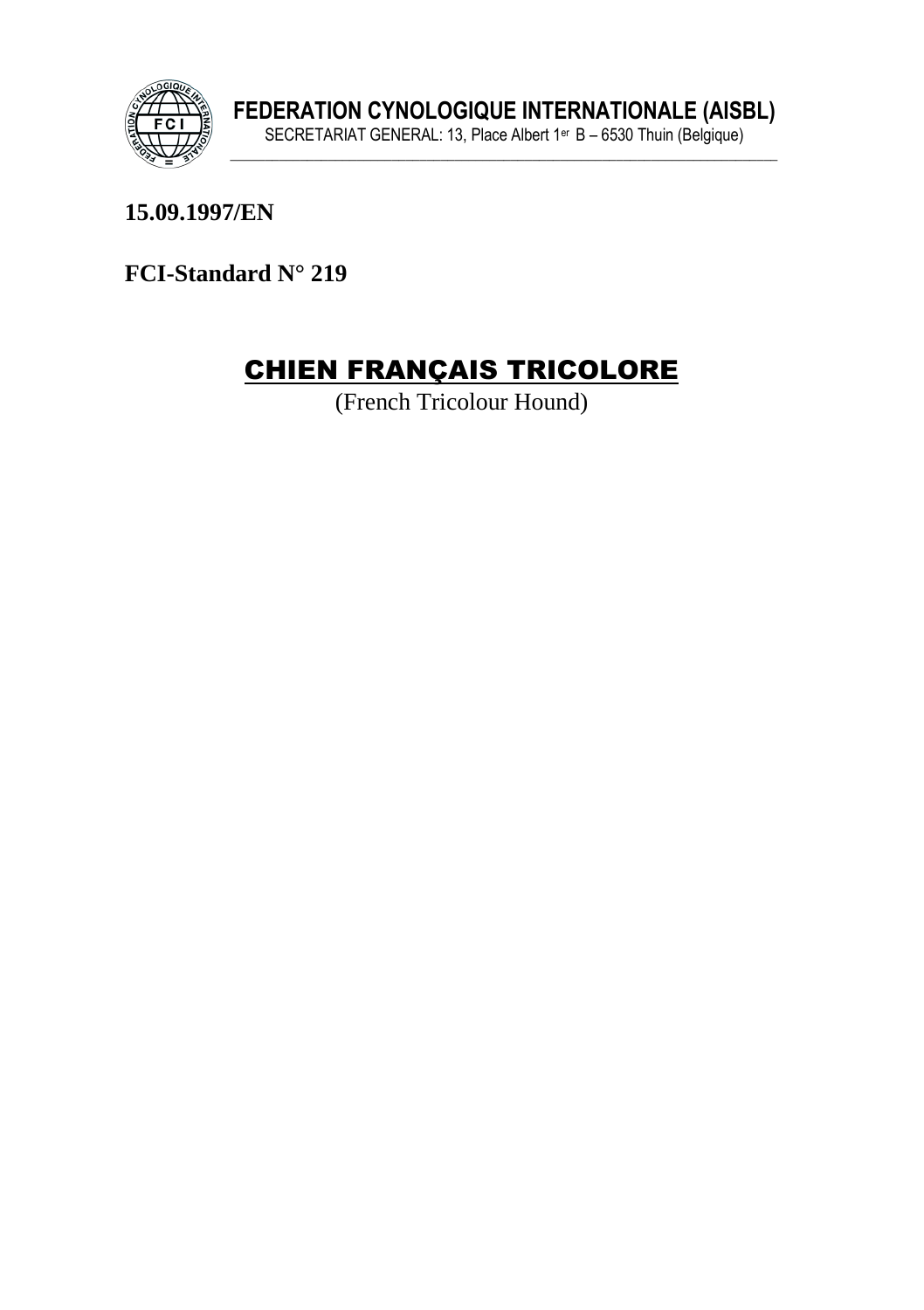**TRANSLATION**: Mrs. Peggy Davis, revised by Dr. Paschoud. Official language (FR).

**ORIGIN**: France.

## **DATE OF PUBLICATION OF THE OFFICIAL VALID STANDARD**: 13.01.1965.

**UTILIZATION**: Pack Hound for big game.

| Group 6             | Scenthounds         | and |
|---------------------|---------------------|-----|
|                     | related breeds.     |     |
| Section 1.1         | Large sized Hounds. |     |
| With working trial. |                     |     |
|                     |                     |     |

**GENERAL APPEARANCE**: Large pack hound, elegant, sufficiently well boned and muscled.

**HEAD**: Not too imposing, but quite elongated; occipital protuberance marked.

CRANIAL REGION: Skull: Very slightly domed, skull quite developed. Stop: More accentuated than in the Pointevin.

FACIAL REGION: Nose: Black; open nostrils. Muzzle: Straight, rather long and sometimes slightly arched. Lips: More substantial than in the Pointevin, i.e. very slightly square.

**EYES**: Big and brown, sometimes circled with black. Intelligent expression.

**EARS**: Leathers broader than those of the Poitevin, set at eye level, slightly curled, not too supple, preferably extending to the set-on of the nose or within two fingers of it.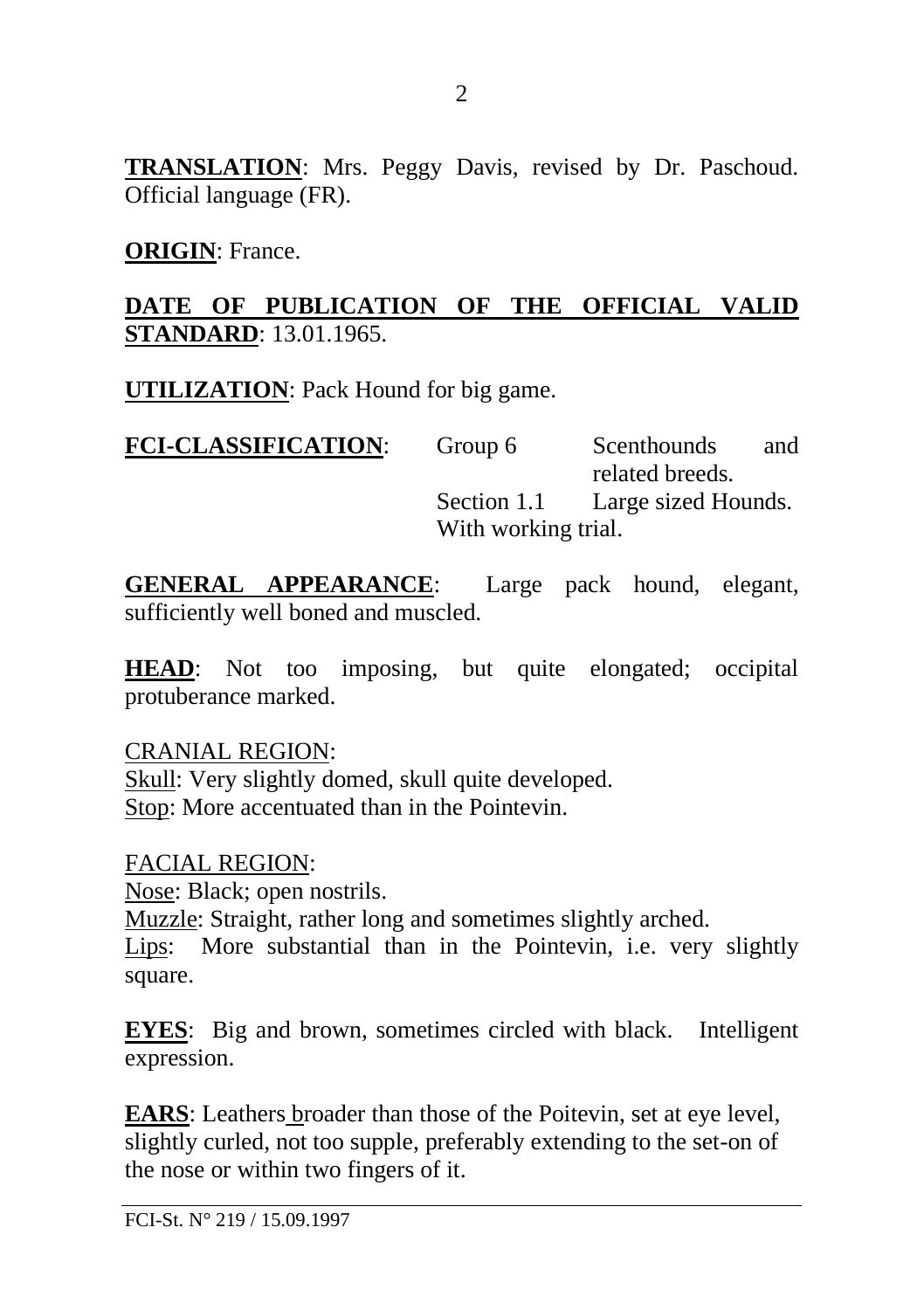**NECK:** Long, rather strong and sometimes with a slight trace of dewlap.

## **BODY**:

Back: Sustained and solid.

Chest: Deep and well let down, at least as far down as the point of the elbows. Ribs long and not too flat. Underline and belly: Very slightly tucked up.

**TAIL**: Quite long, carried high and with elegance.

# **LIMBS**:

FOREQUARTERS: General appearance: Well positioned, broad and straight. Shoulder: Long and close to the chest. Forefeet: Lean.

#### HINDQUARTERS:

Hips: Well laid, in harmony with the forequarters. Thighs: Long, sufficiently muscled. Hocks: Rather broad, low set, slightly bent. Hind feet: Lean.

## **GAIT/MOVEMENT**: Easy and light.

**SKIN**: Quite fine.

# **COAT**

Hair: Short and rather fine.

Colour: Tricolour, with black mantle more or less spread out. Tan preferably bright or even copper-taned. Neither blackend tan on the cheeks and on the lips nor blue or tan fleckings on the legs and on the body are to be sought after. The grizzled « wolf colour » is admitted.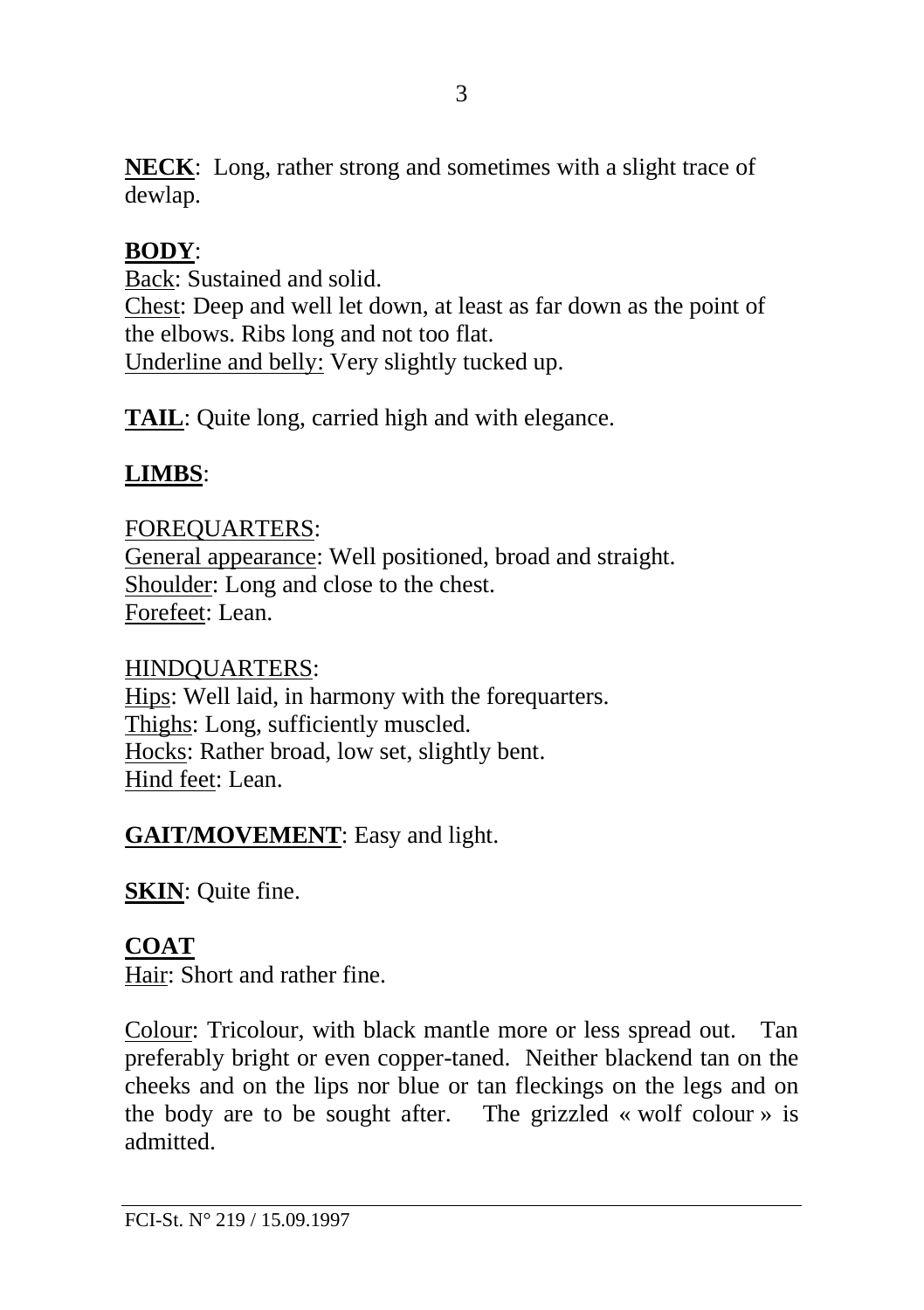**SIZE:** From 62 to 72 cm for the males and from 60 to 68 cm for the bitches.

**FAULTS** : Any departure from the foregoing points should be considered a fault and the seriousness, with which the fault should be regarded should be in exact proportion to its degree and its effect upon the health and welfare of the dog.

- Pink spots on the nose.
- Under-or overshot mouth
- Light eyes.
- Leathers too flat, too short or set too high.
- Legs badly positioned or thin.
- Hocks too straight.
- Fat feet
- Any apparent trace of English hound blood, especially in the head. "Smoky" coloured heads which indicate cross-breeding with the White and Black Hound and all other colours than, those above mentioned.

#### **DIQUALIFYING FAULTS**:

- Aggressive or overly shy.
- Any dog clearly showing physical or behavioural abnormalities.

# **N.B.**:

- Male animals should have two apparently normal testicles fully descended into the scrotum.
- Only functionally and clinically healthy dogs, with breed typical conformation should be used for breeding.